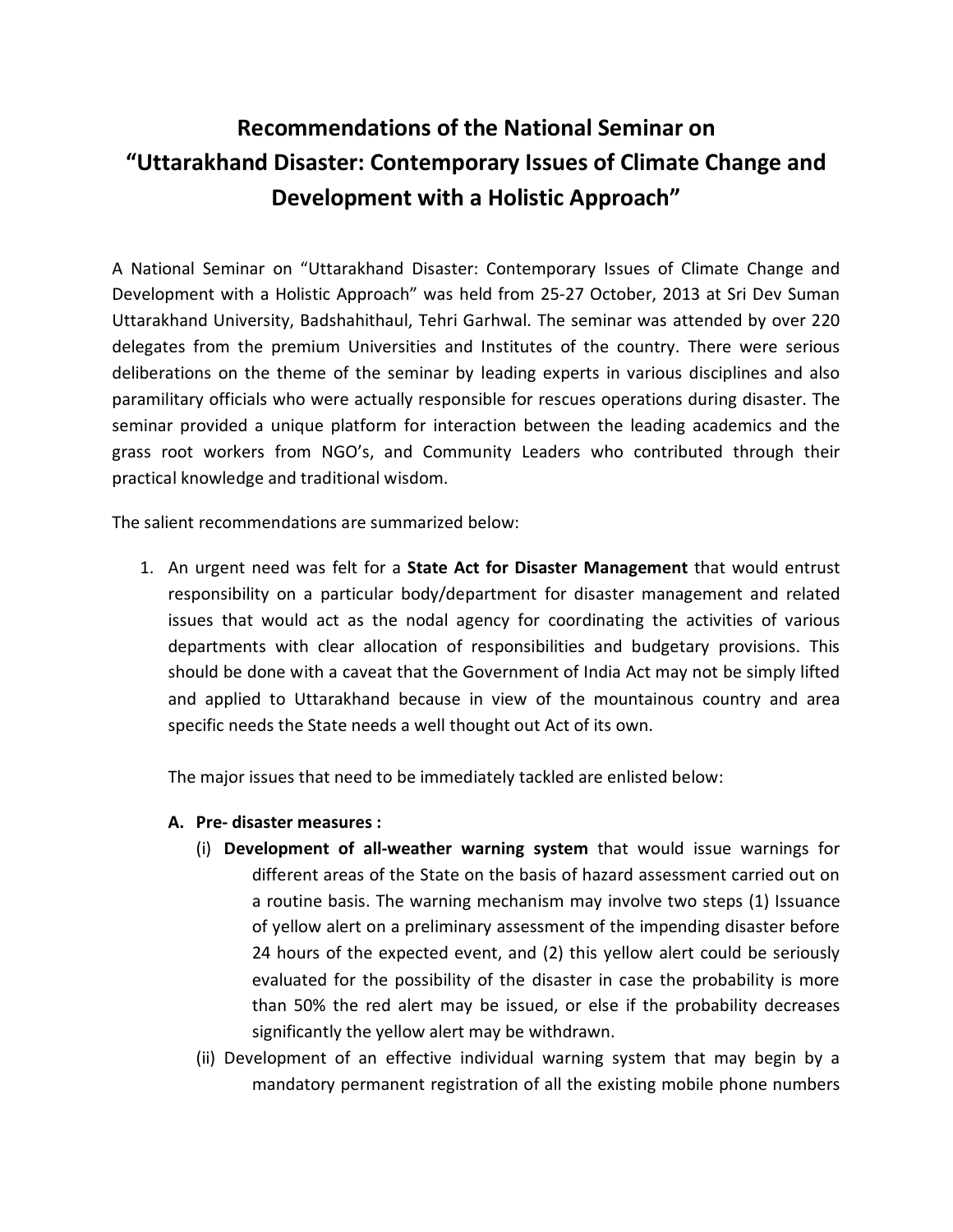in Uttarakhand and a mandatory temporary registration of all the mobile phones entering Uttarakhand temporarily and dissemination of the possible information to all these mobile numbers regarding impending disaster anywhere within the State. The registration process has to be electronic one, employing software by all the service providers that would disable any unregistered phone within Uttarakhand, which may start by a simple user friendly registration by the mobile phone itself.

- (iii) Identification and delineation of the threatened disaster prone areas for various types of disasters viz. glacial disasters and landslides disasters etc.
- (iv) Detailed mapping of landslides and their potential threats, mapping of glacial, proglacial and periglacial threats for their disaster potential, close to regions of habitation, pilgrim/tourist centers and roads.
- (v) Regulating the number of pilgrim/tourists according to the carrying capacity and resources of the pilgrim/tourists centers.
- (vi) Turnkey search and rescue measures as well as evacuation plans for areas that may be at risk from a recurring disaster must be in place.
- (vii) Identification and creation of safe shelters close to large pilgrimage centers and tourist towns.
- (viii) Formulation of viable plans to meet above mentioned exigency.
- (ix) For construction of new roads and identifying habitable regions in the river valley and maintenance of the existing roads in Uttarakhand, the Government may consider mandatory association between the State PWD (DGBR, for roads under their control) and the Geological Survey of India for geotechnical investigations.
- (x) Identification and construction of alternative emergency tracks for connecting the crucial locations during emergency.
- (xi) The administration may seriously consider the involvement of local people at all tiers of disaster management.
- (xii) All the above information should be accessible on the internet and additionally should also be available at Panchayat Centers through GIS. It may be mentioned that the state of the art expertise on GIS at NRDMS Centre at Kumaun University, Almora may come in very handy for the purpose.
- (xiii) The advice and important findings of the institutes with specific mandates such as the Wadia Institute of Himalayan Geology, Forest Research Institute, Wildlife Institute of India, IIT, Roorkee, GBPIHED, Almora, Geological Survey of India, USAC, Dehradun, National Remote Sensing Institute, Dehradun and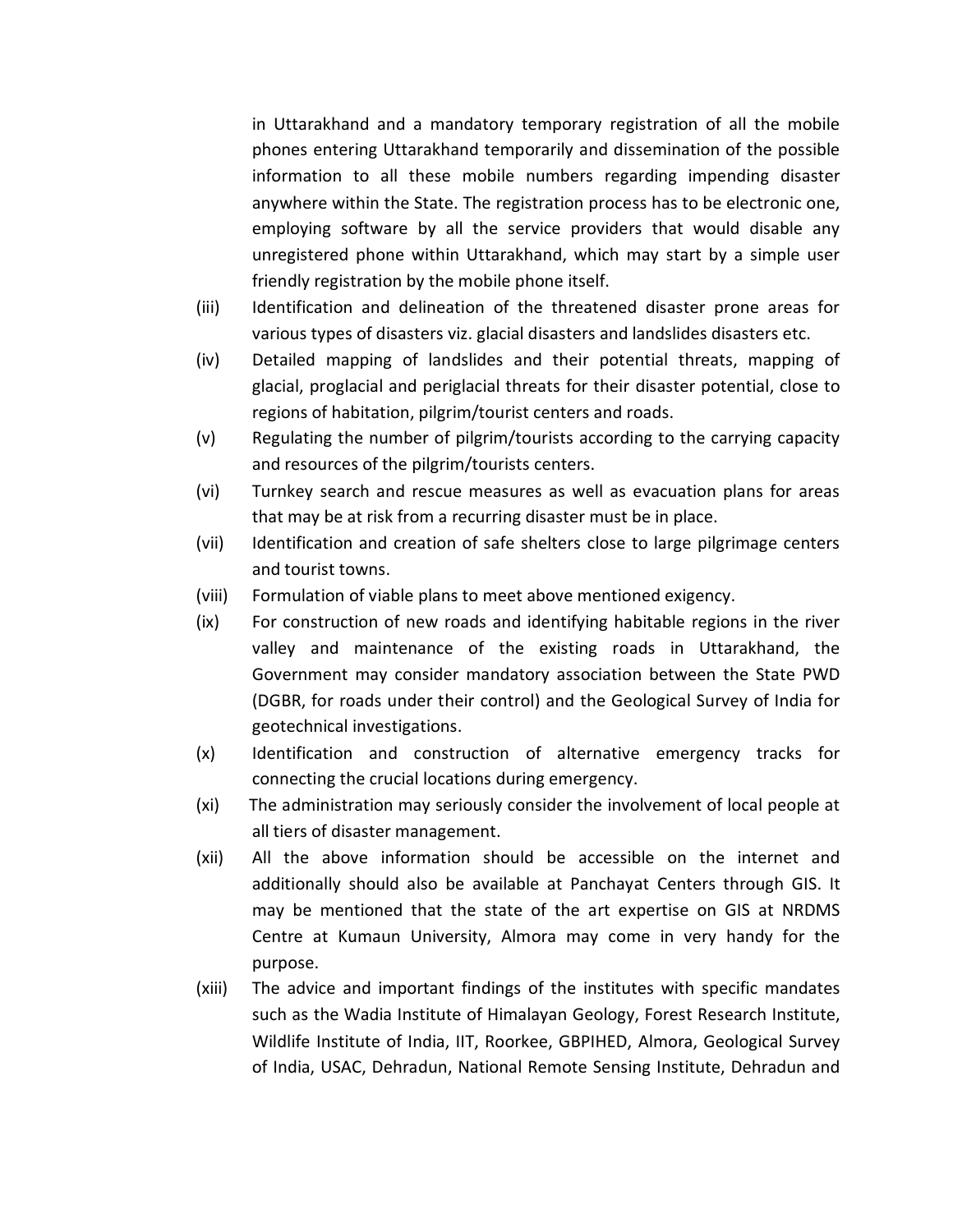various State and Central Universities in the State should be considered by the Government as a part of pre-disaster measures.

- (xiv) The Government may also seriously consider that for disaster mitigation, the settlements and habitation in the disaster prone areas viz. those located in the flood way of the rivers (i.e. the course taken by the river last 100 years), in the landslides hazards prone zones and the like may be shifted to safer areas. This might involve amendment of the constitution of the State Assembly/fresh Act.
- (xv) There should be provision of training at four levels for sensitization and capacity building of the concerned trainees: Level  $1 -$  Policymakers/decision makers/Administrators; Level 2 – The Geologists Involved, Engineers, Physical planners, trainers, researchers;( level 1 and Level 2 will have to work in close cooperation with a clear cut understanding that technical considerations would be exclusively decided by Level 2, while Level 1 should work to find administrative ways and means to implement the advice) Level 3 – NGOs' Religious Organizations, NSS, NCC, Individual Groups, Volunteers; Level 4 – Community Groups, Community Leaders, School Teachers, Students and General masses.
- (xvi) In addition to the disasters discussed above the Uttarakhand is facing two major crises which are now almost on the verge of becoming potential disasters :
	- (a) Drying water resources are increasingly threatening the drinking water and agriculture in Uttarakhand. To ensure perennial water supply in the springs and rivers of Uttarakhand augmentation of water resources is imperative. In addition to headwater management of rivers the time tested measures like cutting small trenches, parallel to the hill slopes and building of small dams on rivers and gadheras for increasing infiltration of water into the ground for recharge and generation of electricity by microhydel projects employing these dams may be considered.
	- (b) The above mentioned problems are compounded by troupes of hostile monkeys devouring and destroying anything and everything in the villages and towns of Uttarakhand making agriculture and horticulture practically impossible. In addition herds of other wild animals attacking the crops in the villages are forcing people to abandon agriculture, horticulture and migrate. The Government may seriously consider neutering and/or removal of monkeys and directing forest department to find ways and means to ensure that the wild animals do not enter the villages.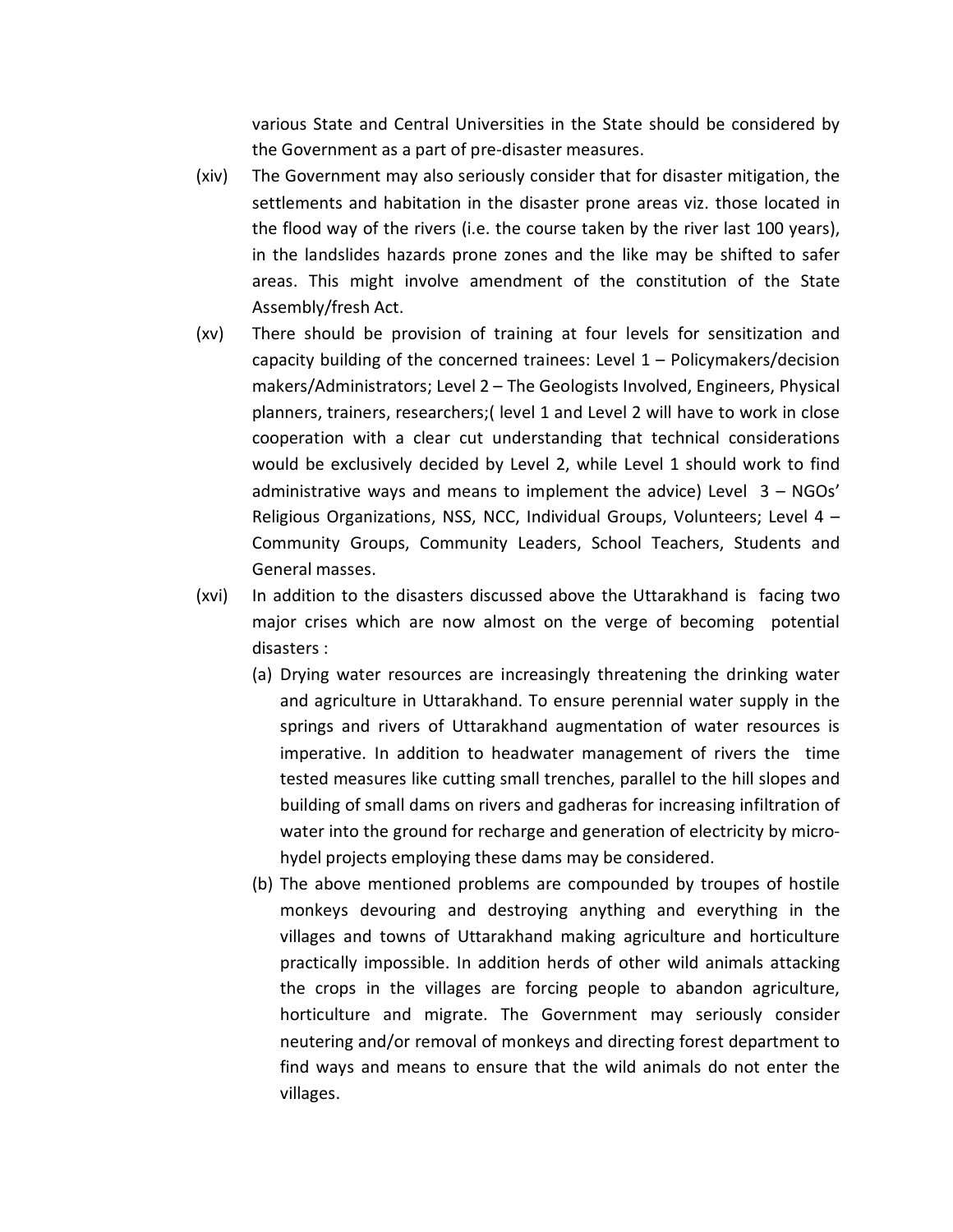- B. During & Post disaster measures
	- **(i) During disaster**:
	- There should be a proper coordination among the central government, the state government and the local administration for taking quick decisions and rapid actions during a disaster to ensure that the needs and provisions of victims are quickly met to alleviate and minimize the suffering.

## **(ii) After Disaster**

- Emergency relief and rescue work (provision of shelter, water, food and medical care etc.) should be carried out immediately following the occurrence of a disaster with the help of local people, trained personnel and paramilitary forces to meet the needs of victims and other survivors.
- Rehabilitation (Temporary public utilities and housing as interim measures to assist longer term recovery) and reconstruction (replacement of building, infrastructure and life line facilities) activity should be done under single umbrella / nodal agency already made for the purpose and with the proper coordination of various agencies/ departments. Area specific and long term planning should be made on the basis of recommendations of scientist/experts and ground realities.

## 2. **Biodiversity: Bioresource**

- A. Assessing the impact of extreme events (flash floods) on biodiversity (aquatic and riparian) especially the bio-resources.
- B. Development of appropriate options for livelihood enhancement for reconstruction of disaster affected people/ Villages in Uttarakhand
	- (i) Strengthening and diversification of land and natural resource management

(NRM) based livelihood options with use of simple, cost-effective appropriate technologies in different disaster affected villages/areas of Uttarakhand.

(ii) Development of alternative sources of farm/non-farm income and value chain (off-seasonal vegetable, medicinal and aromatic plants cultivation and collection and wild bioresources).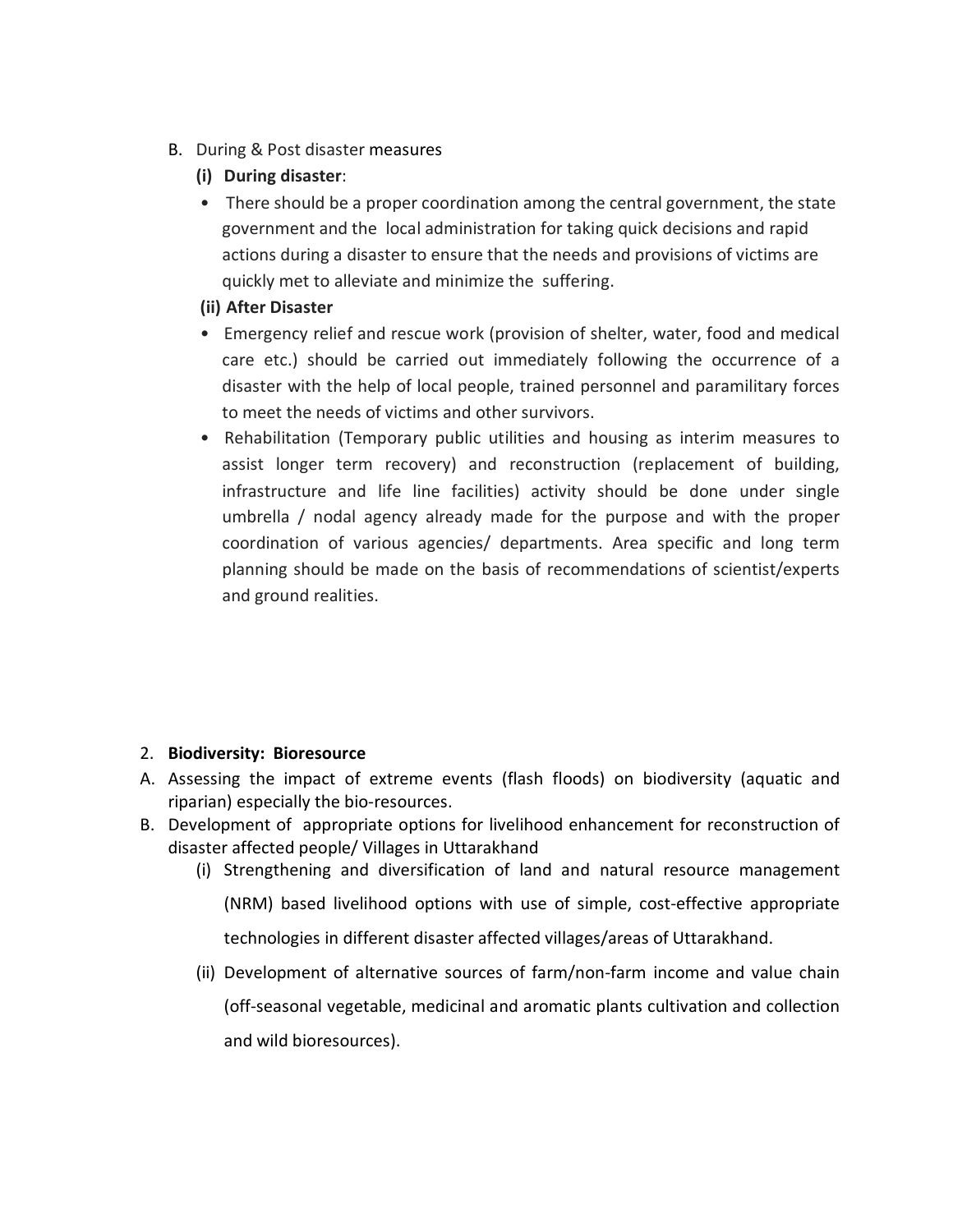- (iii) The Uttarakhand Government should revive the pioneer efforts made in the field of cultivation of medicinal plants in the state some 60 years back, which *inter alia* has the potential of becoming the largest foreign exchange earner for Uttarakhand. These efforts initiated with the country's freedom led to the first cooperative drugs factory(1948/49) in Ranikhet immediately after Indian Industrial Act was passed in 1948. The then visionary garden for medicinal plants, which at one time was successfully growing saffron, although now highly depleted but still survives at Ranikhet and it is in dire need of rejuvenation. Tarikhet, a place near Ranikhet, still houses the assiduously collected largest herbarium of Himalayan medicinal plants in the office of Central Council of Research in Ayurveda and Siddha. It is time to recall that the first pharmaceutical laboratory for standardization of Ayurvedic drugs was started in 1947/48 at Ranikhet in Uttarakhand and serious efforts should be made to wrest that initiative. Although Indian Medicinal Corporation Ltd., a Mini Ratna company, at Mohan -- perhaps the largest supplier of Ayurvedic medicines to the CGHS dispensaries of Govt. of India all over the country, is doing very well but needs to be matched by many such undertakings in the public sector to provide employment and wealth to Uttarakhand.
- (iv) Cottage industries-Ringal based (household, community and village level) etc. may be developed
- (v) Restoration of damaged landscape/village surrounding through agroforestry/fast growing multipurpose tree/ and slopping watershed environmental engineering technologies needs to be started urgently
- (vi) Increase in the productivity of livestock through improved breeding and health services is highly desirable
- (vii) Improvement of health and nutrition status of women and reduction of their drudgery need urgent attention and action
- C. Separation of other types of tourism from pilgrimage tourism is necessary. Other tourist spots like PanchKedar, PanchBadri and also other sites for rural tourism, community